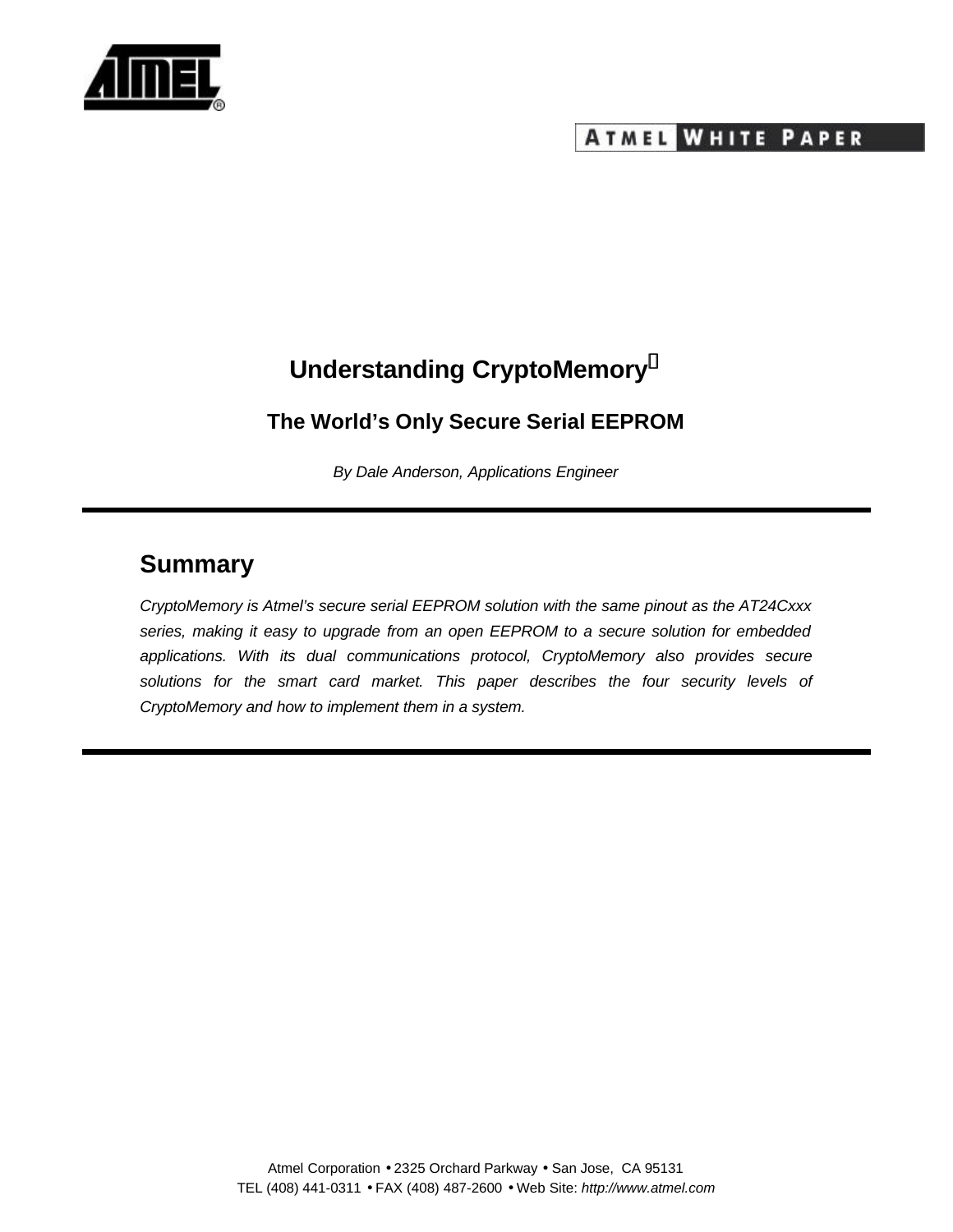CryptoMemory, Atmel's most advanced [secure memory](https://www.cardlogix.com/product-category/smart-cards/memory-cards/protected-memory-cards/) product, is a family of serial EEPROM devices available in capacities up to 256K bits with advanced security features, including data encryption/decryption. With trusted EEPROM technology as its core, this secure stand-alone memory is based on Atmel's years of experience in the smart card and security markets.

A wide variety of markets require secure serial EEPROM. CryptoMemory was first introduced in the [smart card](https://www.cardlogix.com/product-category/smart-cards/) marketplace, offering an easy-to-implement secure solution that communicates with standard card readers. One card has the capability to manage multiple applications. In an office or campus environment, CryptoMemory can be used as an ID card for access control and as a stored value card for cafeteria, parking or other services. CryptoMemory can also be used as an electronic key to unlock system features.

CryptoMemory is designed to keep contents secure, whether operating in a system or removed from the board and sitting in the hacker's lab. Information about the system, about the user, or about a component of the system can easily be stored in this secure nonvolatile device. CryptoMemory provides a secure location for a manufacturer to store information not accessible by the user and can protect specific user data from other authorized applications. It also provides a unique and secure ID for removable components to control use in a system and prevent counterfeiting.

To create the CryptoMemory device, Atmel started with reliable EEPROM technology, which is structured in such a way that it is almost impossible to physically determine memory contents in an unauthorized die-level attack. EEPROM memory is divided into zones or sectors, giving CryptoMemory the ability to isolate data for different uses or applications on one chip. Access to the EEPROM is only through the security logic that surrounds the memory. This logic is hard-wired and cannot be modified or tampered with in an attempt to bypass any of the security features. Each zone of the memory can be independently configured to operate as full read/write, read-only, or program-only memory; or can operate in a special write-lock mode that allows locking the memory in smaller sections. These memory features provide flexibility to the application developer, while the configurable security options make CryptoMemory a desirable secure storage device.

### **Different Levels of Security**

Each zone of the memory can be independently configured to require different levels of security screening before its contents can be accessed.

#### *First Option: No Security*

With this option, one or more zones are set up with open access for data that does not require protection.

#### *Second Option: Password Protection*

A password must be successfully presented before access is granted to the protected memory zone. Only four incorrect attempts are allowed before that password and the protected zone are locked permanently.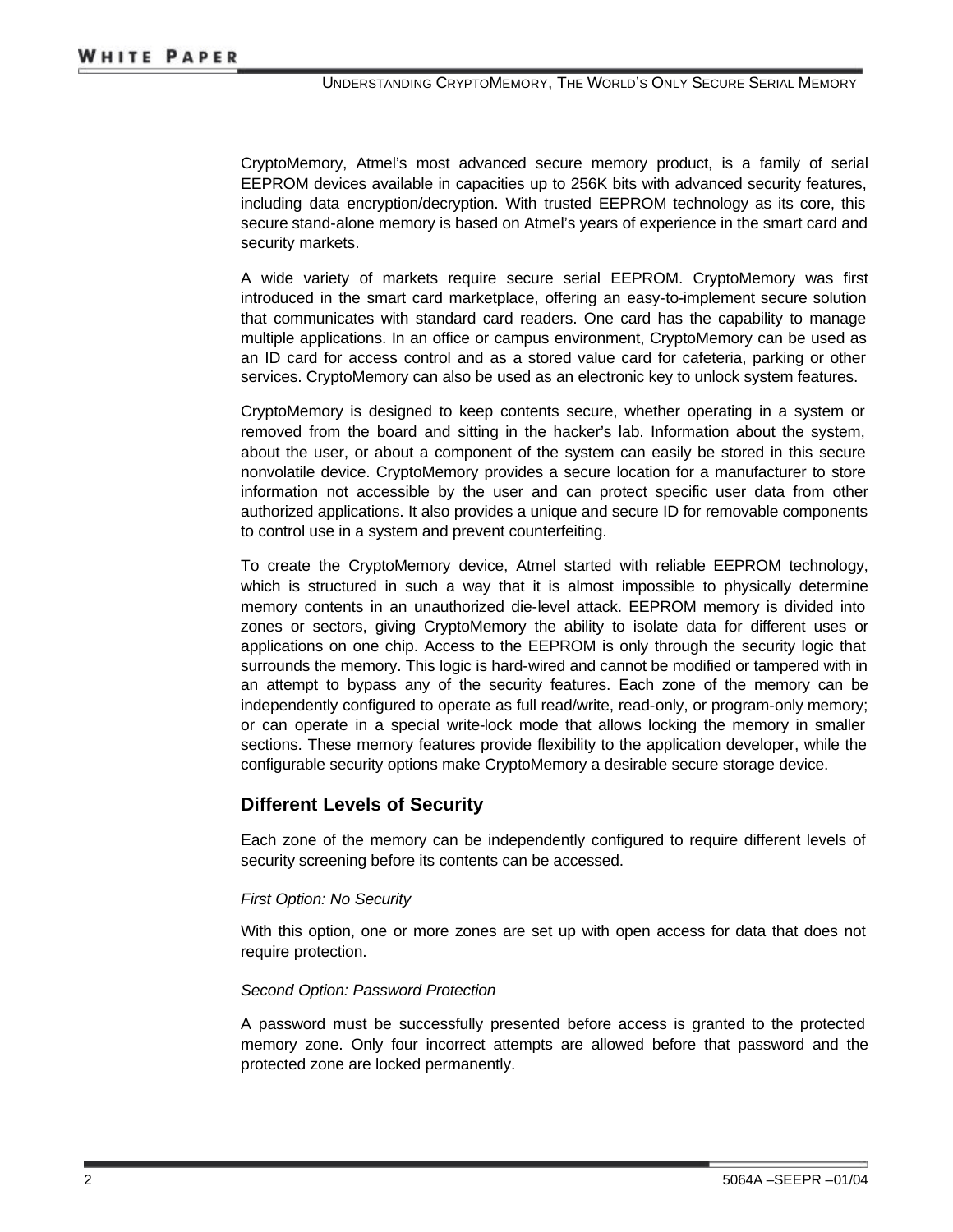#### *Third Option: Authentication*

Increasing the security another level, the authentication option protects one or more memory zones. In this security level, 64-bit cryptograms are exchanged; independent calculations are performed for a dual authentication between CryptoMemory and the host logic. Incorrect attempts are limited, and access is granted to the protected memory zone only after successful calculations.

#### *Fourth Option: Data Encryption and MACs*

The highest level of security utilizes data encryption and message authentication codes (MACs). To use encryption, authentication must be successfully performed first. With each successful authentication, a new 64-bit session key is generated. This key is used for subsequent encrypted read and write operations. When a memory zone is configured to require encryption, all data exchanges will be encrypted. A MAC may be requested to further validate data read from the device, and a MAC is required for each data string to be written to CryptoMemory.

#### **Tamper Protection**

Protection provided by CryptoMemory doesn't stop with the features built into logic. A hacker is likely to operate a device outside its normal conditions to try and bypass the logic and gain access to the memory contents. Tamper protection circuits have been added to CryptoMemory to stop hackers. These circuits will detect operations outside the defined limits and will safely shut down the device, preventing all access to its contents.

#### **Implementing CryptoMemory**

The first step in implementing CryptoMemory is to determine which memory and security features are needed. Then determine if data will be stored for different applications or will require different security levels, because the security settings are defined for each zone of memory. Once the data configuration and security settings have been defined on paper, initialize the CryptoMemory device.

The memory and security feature settings are stored in a special configuration zone of the EEPROM. Each zone has its own access register in this configuration zone. By programming this access register, the selected memory and security features for each memory zone are set. When two or more zones share the same features, the access registers are programmed the same. Multiple password and key sets are available for passwords authentication or encryption. The password or key set is also programmed into the access register for each EEPROM zone. Then the actual values for passwords and keys are programmed into specific locations of the configuration zone. Programming the configuration zone is as simple as programming an EEPROM. Once all values are written, a sequence of fuses is set, using a special write command to permanently lock the configuration zone. CryptoMemory is now ready for field use with its user-defined security settings and keys. After the configuration zone programming is completed, CryptoMemory becomes a unique security device customized to each application – from low security to high security or with several security levels on the same device.

To make using CryptoMemory easier, two well-known communication protocols are supported. For [smart card applications](https://www.cardlogix.com/product-category/software/applications/), the ISO 7816-3 T=0 asynchronous protocol allows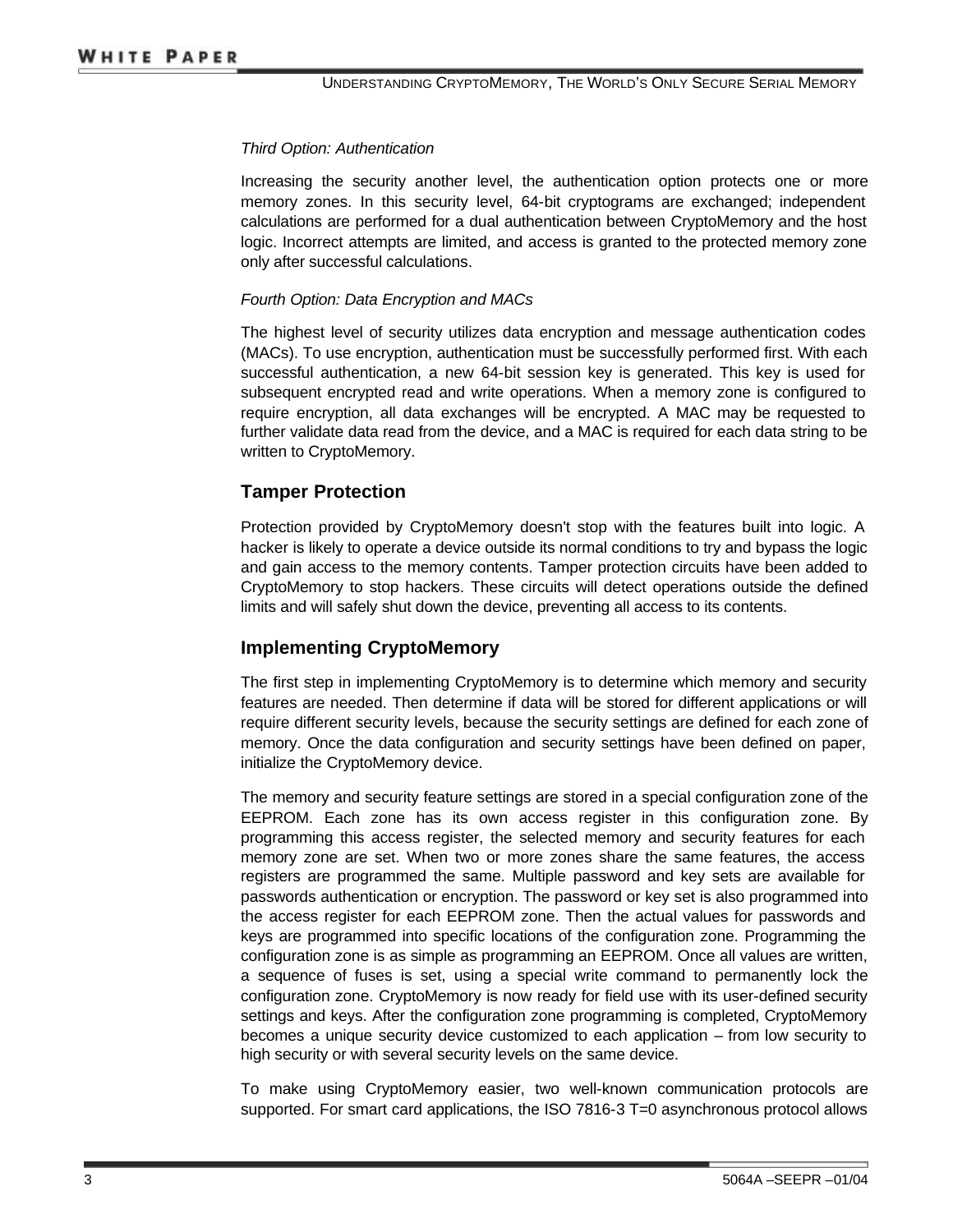CryptoMemory to interface with any standard PC/SC reader in the market today. For embedded applications, the popular 2-wire serial interface is the same interface used on serial EEPROMs. The 4-byte commands used to operate CryptoMemory are simple and straightforward, whether setting the memory zone, reading and writing, or enabling authentication and encryption.

Atmel's CryptoMemory family includes nine devices, from the 1-Kbit AT88SC0104C to the 256-Kbit AT88SC25616C. All devices share the same architecture, security features and communications protocol, allowing users to easily switch between members of the family as memory needs dictate. CryptoMemory offers many options for secure serial EEPROM with data encryption and other advanced security features. For even more options, Atmel's new CryptoRF™ offers all the features of CryptoMemory with a 13.56 MHz RF interface compliant to ISO 14443-B.



**Figure 1.** The physical layers of CryptoMemory. Note how the logic surrounds the memory, and tamper protection resides between communication protocols and the logic.